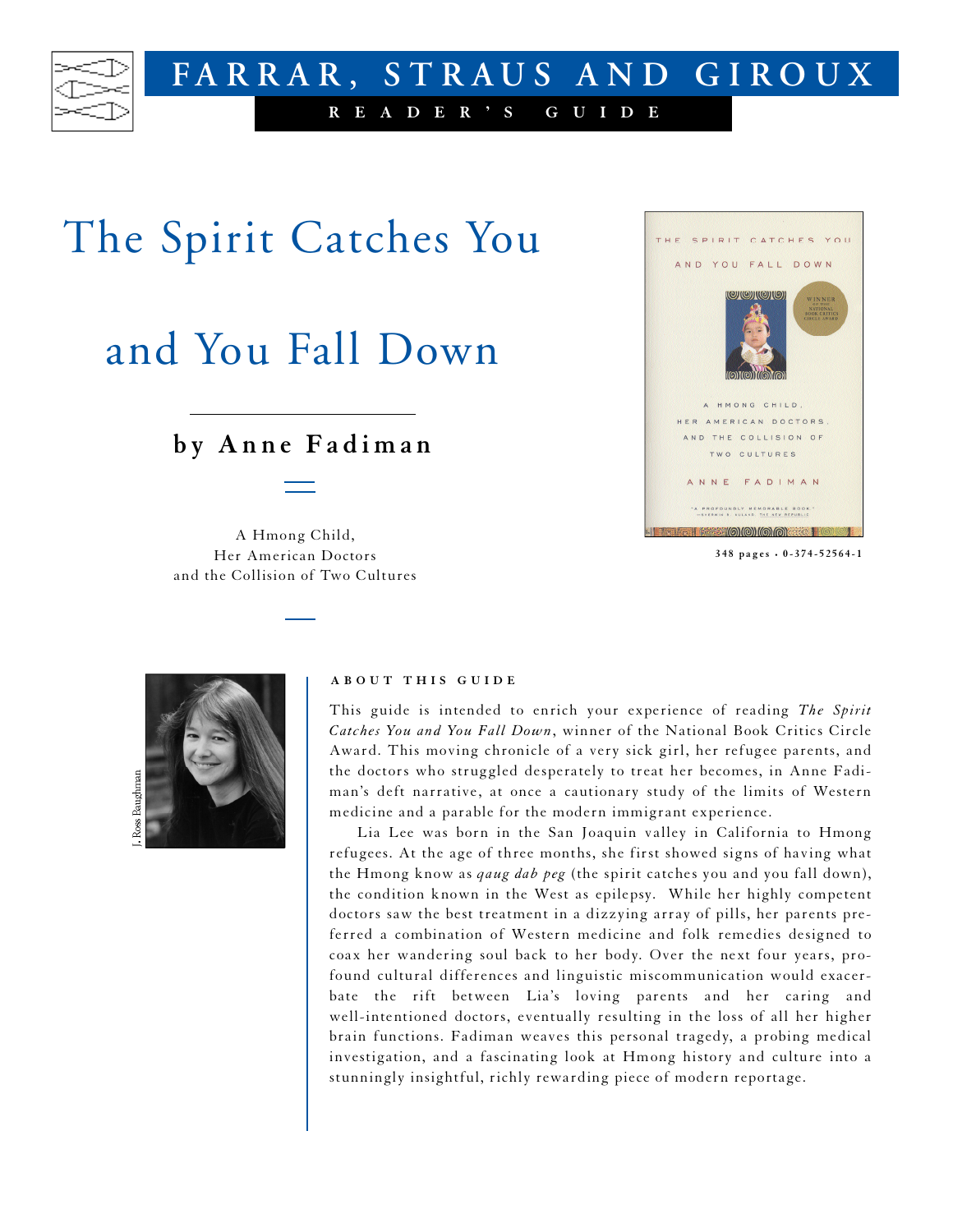2

1. What do you think of traditional Hmong birth practices (pp. 3–5)? Compare them to the techniques used when Lia was born (p. 7). How do Hmong and American birth practices differ?

2. Over many centuries the Hmong fought against a number of different peoples who claimed sovereignty over their lands; they were also forced to emigrate from China. How do you think these up-heavals have affected their culture? What role has history played in the formation of Hmong culture?

3. Dr. Dave Schneider said, "The language barrier was the most obvious problem, but not the most important. The biggest problem was the cultural barrier. There is a tremendous difference between dealing with the Hmong and dealing with anyone else. An *infinite* difference" (p. 91). What does he mean by this?

4. The author says, "I was struck . . . by the staggering toll of stress that the Hmong exacted from the people who took care of them, particularly the ones who were young, idealistic, and meticulous" (p. 75). Why do you think the doctors felt such great stress?

5. Dr. Neil Ernst said, "I felt it was important for these Hmongs to understand that there were certain elements of medicine that we understood better than they did and that there were certain rules they had to follow with their kids' lives. I wanted the word to get out in the community that if they deviated from that, it was not acceptable behavior" (p. 79). Do you think the Hmong understood this message? Why or why not? What do you think of Neil and Peggy?

6. Dr. Roger Fife is liked by the Hmong because, in their words, he "doesn't cut" (p. 76). He is not highly regarded by some of the other doctors, however. One resident went so far as to say, "He's a little thick." What do you think of Dr. Fife? What are his strengths and weaknesses? The author also speaks of other doctors who were able to communicate with the Hmong. How were they able to do so? What might be learned from this?

7. How did you feel about the Lees' refusal to give Lia her medicine? Can you understand their motivation? Do you sympathize with it?

8. How did you feel when Child Protective Services took Lia away from her parents? Do you believe it was the right decision? Was any other solution possible in the situation?

9. Were you surprised at the quality of care and the love and affection given to Lia by her foster parents? How did Lia's foster parents feel about Lia's biological parents? Was foster care ultimately to Lia's benefit or detriment?

10. How did the EMT's and the doctors respond to what Neil referred to as Lia's "big one"? Do you think they performed as well as they could have under the circumstances?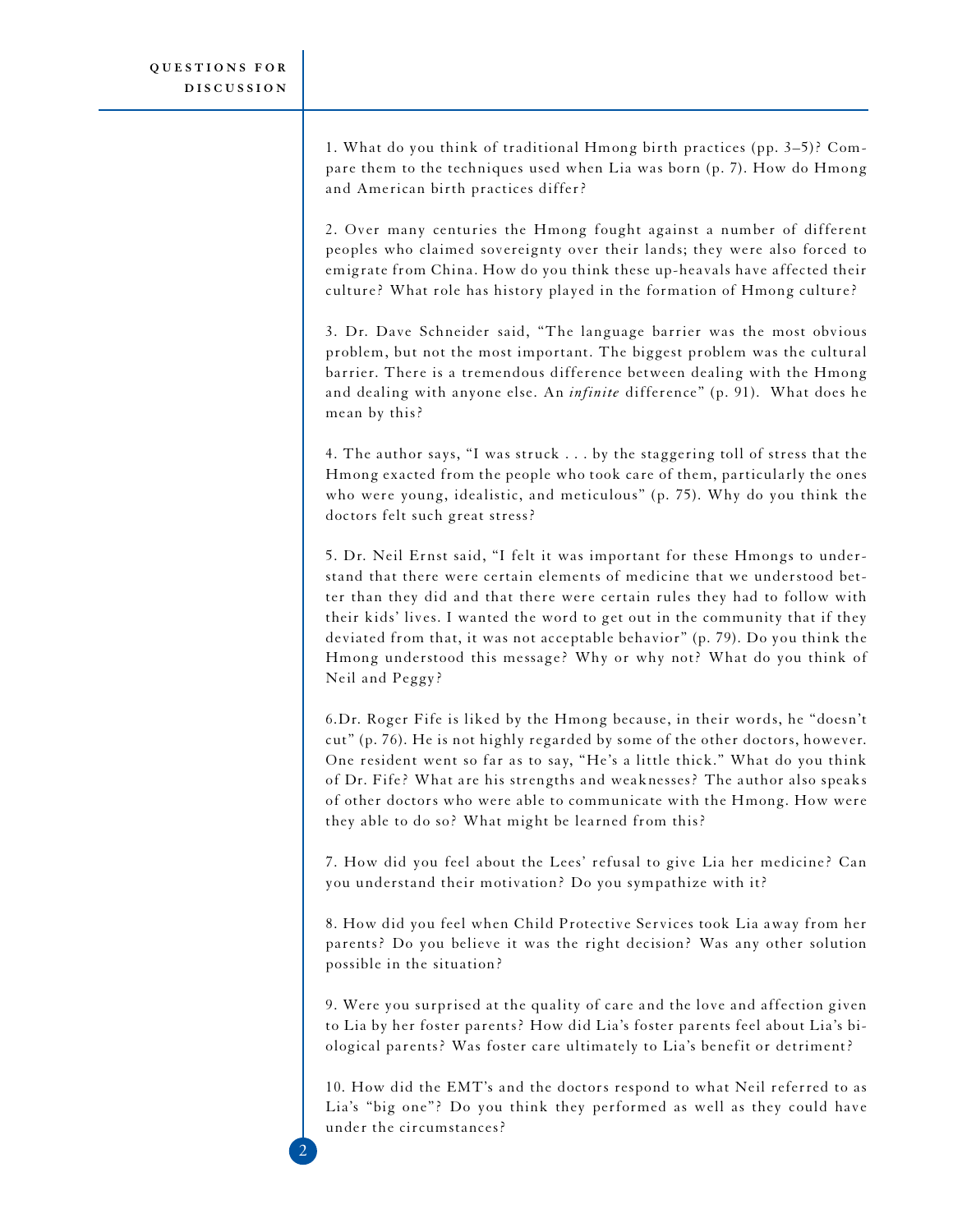11. How does the greatest of all Hmong folktales, the story of how Shee Yee fought with nine evil *dab* brothers (p. 170), reflect the life and culture of the Hmong?

12. Discuss the Lees' life in Laos. How was it different from their life in the United States? Foua says, "When we were running from Laos at least we hoped that our lives would be better. It was not as sad as after Lia went to Fresno and got sick" (p. 171). What were the Lees running from? What were they hoping to find in the United States?

13. When polled, Hmong refugees in America stated that "difficulty with American agencies" was a more serious problem than either "war memories" or "separation from family." Why do you think they felt this way? Could this have been prevented? If so, how? What does the author believe?

14. The Hmong are often referred to as a "Stone Age" people or "low-caste hill tribe." Why is this? Do you agree with this assessment of Hmong culture? Does the author?

15. What was the "role loss" many adult Hmong faced when they came to the United States? What is the underlying root cause? How does this loss affect their adjustment to America?

16. What are the most important aspects of Hmong culture? What do the Hmong consider their most important duties and obligations? How did they affect the Hmong's transition to the United States?

17. What does Dan Murphy mean by, "When you fail one Hmong patient, you fail the whole community" (p. 253)?

18. The author gives you some insight into the way she organized her notes (p. 60). What does it say about the process of writing this book? She chooses to alternate between chapters of Lia's story and its larger background—the history of the Lee family and of the Hmong. What effect does this create in the book?

19. The concept of "fish soup" is central to the author's understanding of the Hmong. What does it mean, and how is it reflected in the structure of the  $book?$ 

20. It is clear that many of Lia's doctors, most notably Neil Ernst and Peggy Philp, were heroic in their efforts to help Lia, and that her parents cared for her deeply, yet this arguably preventable tragedy still occurred. Can you think of anything that might have prevented it?

21. What did you learn from this book? Would you assign blame for Lia's tragedy? If so, to whom? What do you think Anne Fadiman feels about this question?

3